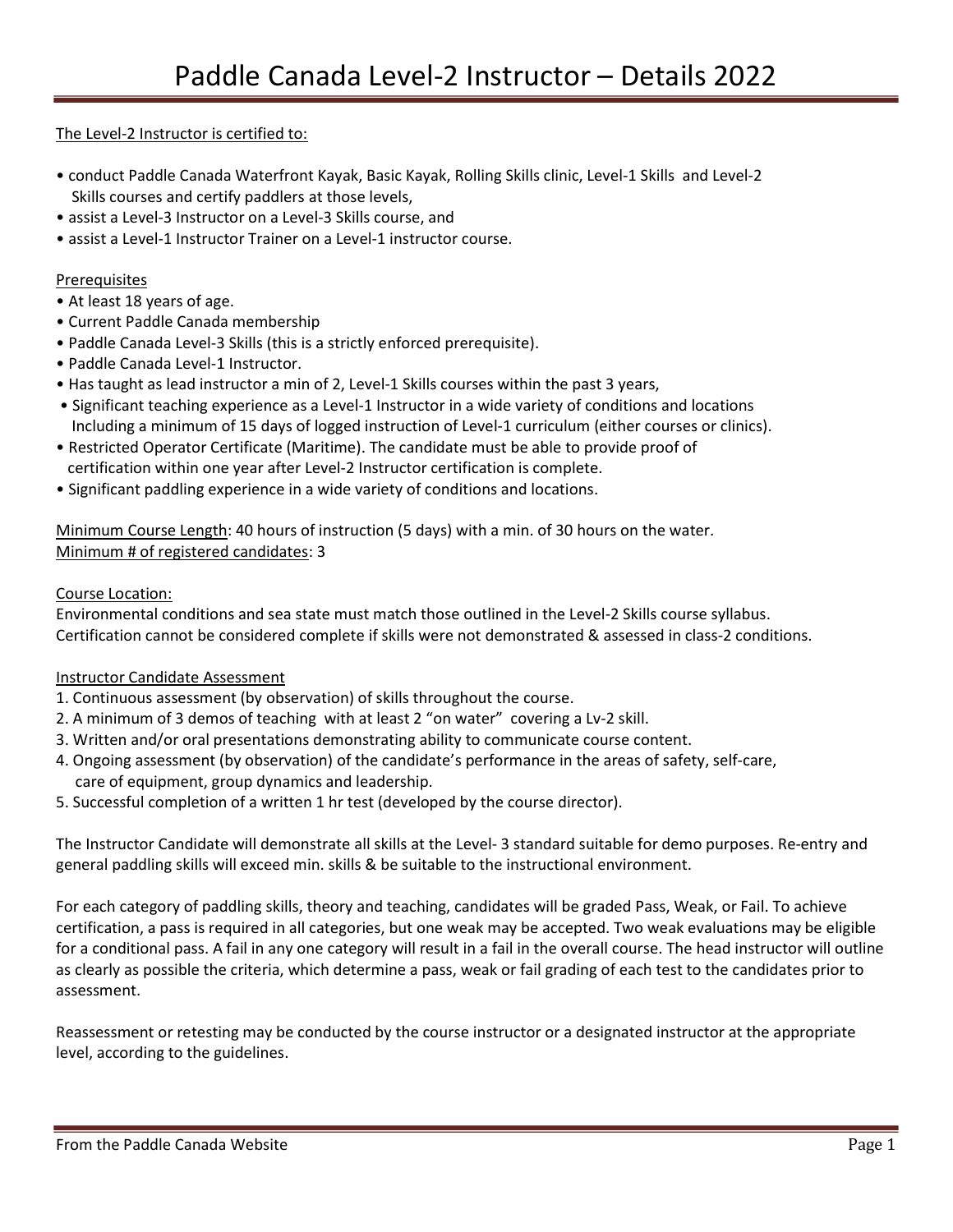# Course Outcomes

Knowledge and Paddling Skills Review. The candidate will:

- explain all knowledge and theory topics as outlined in the Level-2 Skills course, and
- perform "demonstration quality" of all paddling skills as outlined in the Level-2 Skills course.

#### Teaching notes:

• It is expected that the instructor candidate is able to demonstrate the required skills with ease and confidence, clearly showing the key components of each stroke or skill at a level appropriate to the Level-2 syllabus.

#### Instructor Ethics. The candidate will:

- describe what it means to be a Paddle Canada instructor and how the responsibilities may have changed at this level,
- explain tactics for working with difficult participants, dealing with conflicting personalities, co-instructor conflict, etc.,
- demonstrate a strong ethic in line with the Paddle Canada code of conduct.

Teaching Theory. Coaching and Working with Long-term Participants. The candidate will:

- compare and contrast the role of the instructor to that of the coach and discuss where each role fits in the skills progression,
- work with each participant to create an individualized plan for future learning and development as a paddler, coach and instructor,
- explain participants' cognitive development over the full skills progression (e.g., me/we/the sea competence),
- give examples of stress as a positive learning tool and demonstrate skill in managing participant stress appropriately,
- break down the anatomy and biomechanics of paddling and apply this knowledge to help participants learn and paddle safely.

Teaching Styles. The candidate will demonstrate a variety of teaching strategies and be able to explain how each one is relevant to the particular skill or knowledge component being taught.

#### Program Design and Delivery. The candidate will:

- demonstrate a consistent, logical approach to the scope and sequence of teaching Level-2 material,
- explain the level and assessment benchmarks of the skill, knowledge & judgment required for Lv-2 Skills,
- outline the characteristics of specific Level-2 Skills populations (e.g., age, culture, degree of existing knowledge) and how to alter delivery to meet specific needs,
- demonstrate proficiency at prioritizing Level-2 objectives to make best use of program time,
- demonstrate an ability to teach complex skill sets including strong risk management and incident response skills, intermediate strokes and rescues, rolling, navigation, safety in moving water, navigating in low visibility, and multi-day weather forecasting, and
- demonstrate a strong ability to lead and co-teach effectively with fellow instructors and assistants.

#### Adaptive Paddling and Inclusive Instruction. The candidate will:

- explain the importance of empathy when working with all participants, and
- provide examples of methods to adapt programs for different abilities, including learning types and disabilities, hearing impairments, vision impairments, and physical limitations.

#### Teaching Notes:

- While the Level-2 Instructor course is aimed at teaching Level-2 Skills, a discussion around adaptive paddling will involve discussing lower-level skills.
- The aim is an approx one-hour conversation to increase the breadth of knowledge for the candidate.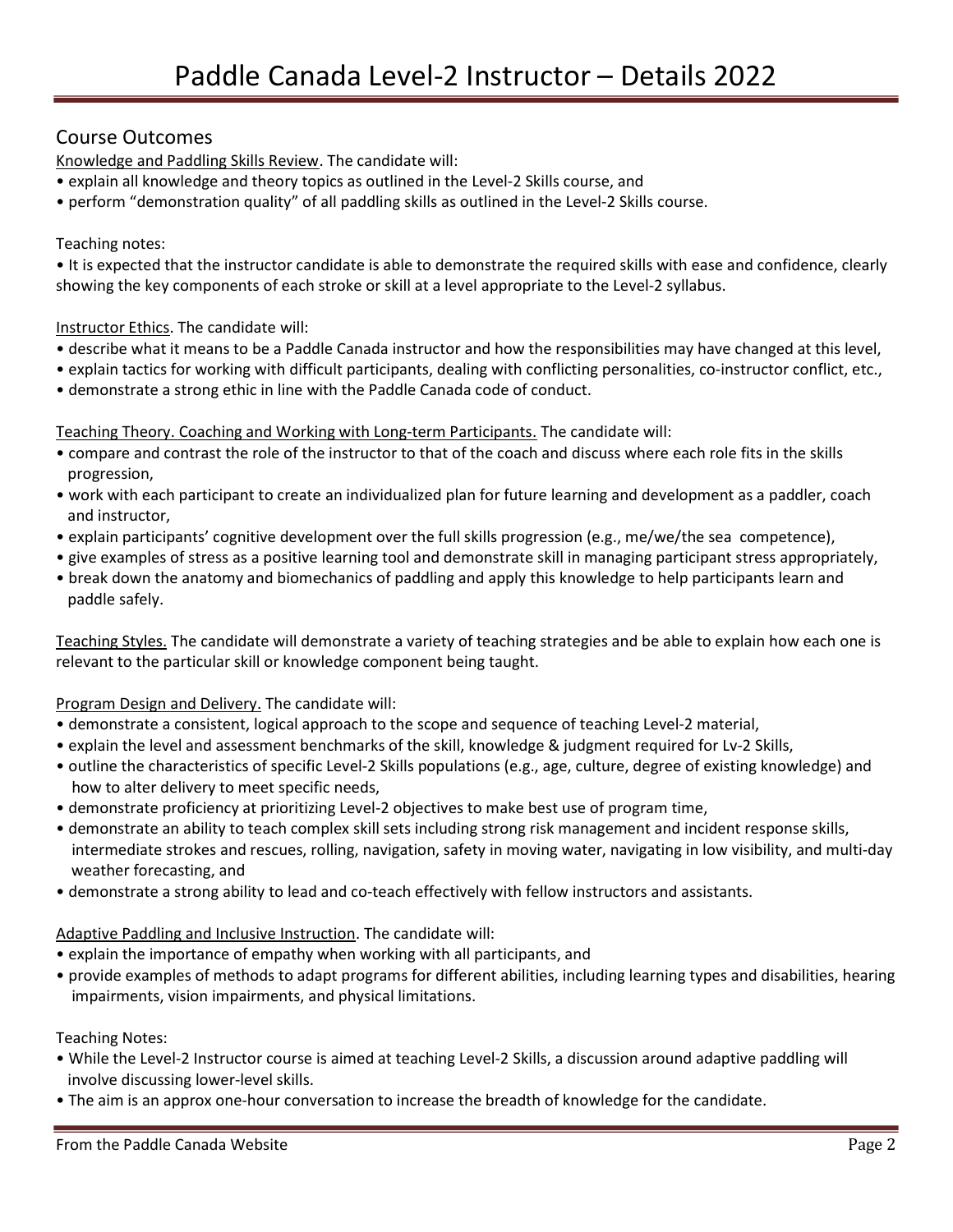# Leadership and Group Management Skills: The candidate will:

- maintain an effective learning environment in challenging paddling conditions such as deteriorating weather, increased sea-state and current and reduced landing/launching options,
- demonstrate strong leadership skills & effective group management in a variety of situations during incident scenarios, group travel in class 2 conditions, & the daily routine of running a Level-2 program,
- demonstrate excellent communication skills by speaking clearly and effectively with participants using a variety of verbal and nonverbal communication tools,
- explain, implement and teach a comprehensive risk management protocol that provides the participants with a logical framework for making decisions. This framework should include group reflection to inform future decisions,
- manage intra-group conflict, honouring the need for privacy and empathy, while working toward the stated goals of the group,
- model appropriate behaviour in social, verbal, psychomotor, and ethical actions, and
- choose appropriate locations and routes for the skill level and expectations of a Level-2 Skills course. Route plans should take into consideration such factors as tides and currents, weather, obvious hazards, speed of the group, and points of interest.

### Safety Skills. The candidate will:

- respond effectively and quickly to a participant unable to exit from their capsized kayak, and
- outline safety procedures, effective hazard recognition, and use of safety equipment.

### Evaluation and Assessment Skills. The candidate will:

- design a rubric for Level-2 skills for quick, on-water assessment of strokes with a variety of possible solutions for common problems,
- demonstrate accurate assessment of participant's typical stroke problems,
- provide timely, accurate and appropriate feedback to participants, and
- describe the use of video for participant assessment and feedback.

# Course Administration and Paddle Canada Knowledge. The candidate will:

- explain Paddle Canada policies, programs, and procedures,
- explain how courses are sanctioned, the requirements for reporting, and maintaining certification,
- explain the legal and liability issues affecting the instructor,
- explain the benefits and limits of the Paddle Canada instructor insurance program, and
- outline the volunteer opportunities with Paddle Canada (e.g., committees, Board of Directors, etc.).

#### Assignments and Tasks. Course Plan Development. Candidates will:

Individually develop a detailed course plan for a complete Paddle CanadaLevel-2 Skills course. This assignment may be completed after the instructor course; however, certification will not be issued until the assignment and all other criteria have been satisfied. The course plan will include:

- a list of course objectives,
- a clear and logical progression of skills and theory topics taught,
- a detailed lesson plan of 4 strokes and 2 theory topics (different from formal teaching topics assigned),
- a list of 3-6 benchmarks for each stroke and re-entry skill,
- estimated timelines,
- possible teaching locations for each skill or activity, and
- a simple risk assessment and emergency response plan for a hypothetical Level-2 Skills course in the near future. The plan could be built around 2-3 likely incidents on a Level-2 Skills course.